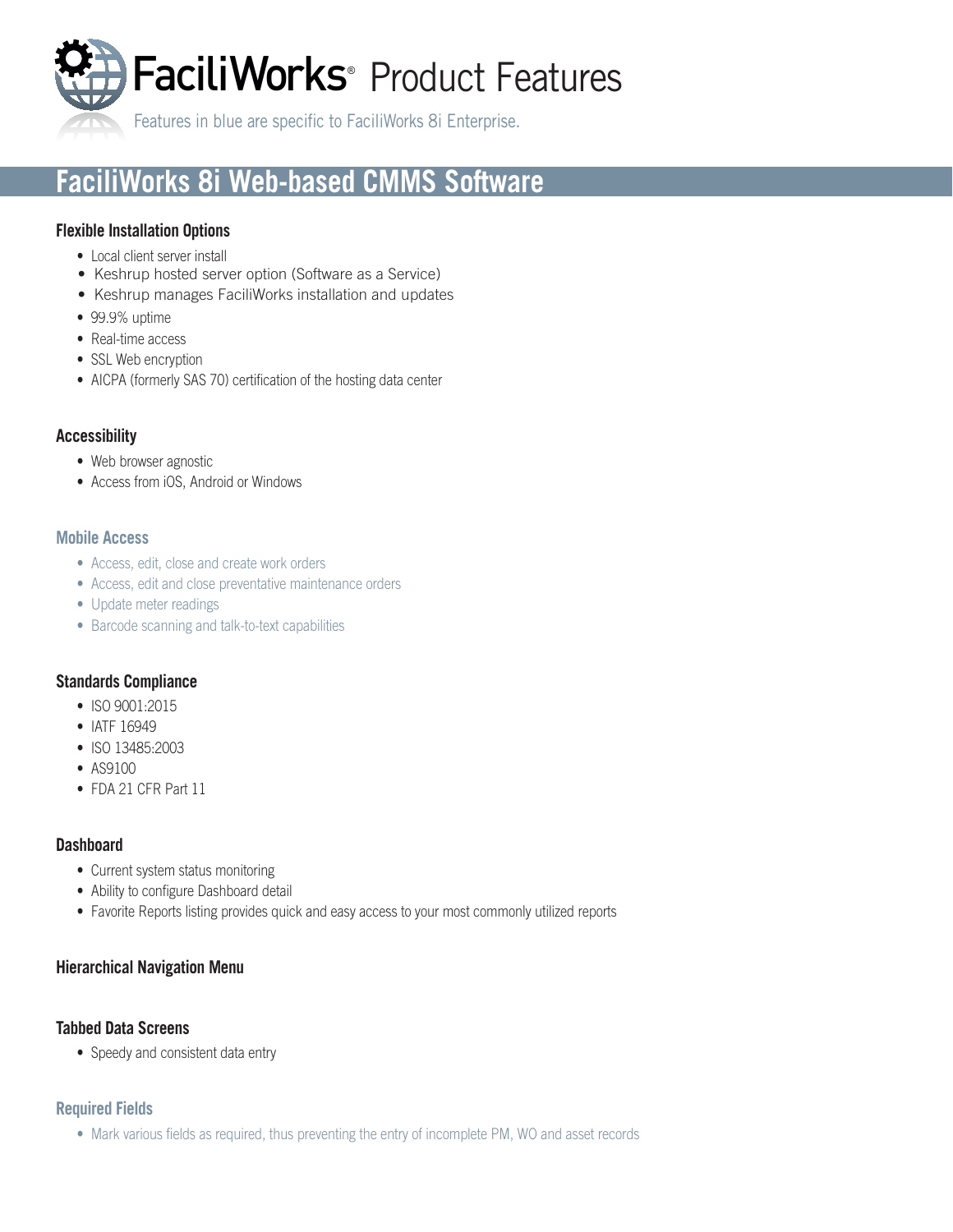

Features in blue are specific to FaciliWorks 8i Enterprise.

# **FaciliWorks 8i Web-based CMMS Software**

### **Maintenance Job Calendar**

- Includes Work Orders and Preventative Maintenance
- Drag & drop scheduler assign a date on which a staff member/technician will complete a PM/WO and assign/ reassign PM and WO events to any staff member on any day to quickly and easily balance work load hours among the staff

#### **Key Performance Indicators (KPIs)**

• KPI graphs can be filtered by various criteria; expand the view of a KPI, print the KPI, export the raw data that was used to calculate the KPI and rearrange the display of the four KPIs

# **Record Filtering**

- Quick and Advanced Filters throughout all record areas
- Mobile: filter by various criteria or through smart lists

## **Asset Records**

- Detailed general asset information
- Warranty and service contract tracking
- Authorized person tracking
- Date-based, meter-based and seasonal PM scheduling
- Major asset event tracking
- Operating cost tracking
- Asset cloning
- File attachments
- Component hierarchies show the relationship between assets and their component parts
- Optional Calibration Management module allows for the assignment of calibration schedules
- Asset Grouping: collections of assets can be seen only by a specifically designated set of users; management retains access to all records

#### **Preventative Maintenance Events**

- Update and track labor, contractors, spare parts, tools, variables, procedures and checklist items
- Attach image or text file documentation to procedures
- Define checklist steps with the option to require an acknowledgement or sign-off per defined step
- Electronic signing of PM records
- Route PMs to allow for one PM Task to be performed against several assets under one PM event
- Multitask PMs allow for multiple PM Tasks to be performed against one asset under one PM event

## **Unscheduled Work Order Events**

- Update and track labor, contractors, spare parts, tools, variables, procedures and checklist items
- Attach image or text file documentation to procedures
- Optional electronic signing of work order records
- Email notifications for newly created and completed WOs
- In or out of asset warranty notification allows you to determine whether internal technicians or contracted warranty technicians should be performing the unscheduled work
- Multitask WOs allow for the creation of one WO that contains several assets and tasks assigned against those assets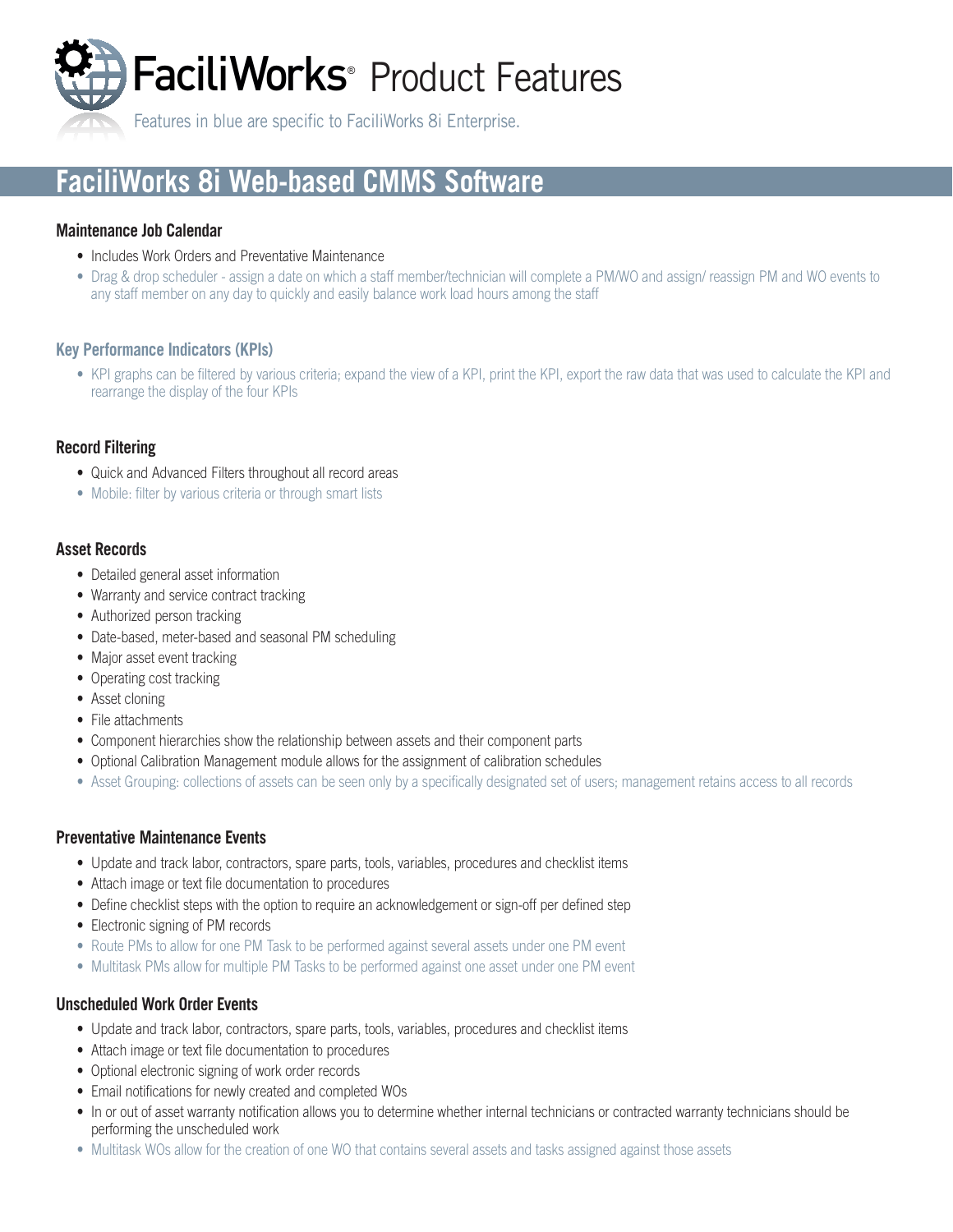FaciliWorks<sup>®</sup> Product Features

Features in blue are specific to FaciliWorks 8i Enterprise.

# **FaciliWorks 8i Web-based CMMS Software**

# **Web Service Requests**

- Approval process option for SRs to become WOs
- Certain information can be designated as required in order to submit a service request
- Email notifications of SR creation, completion and status

# **Supplier Records**

• Manage supplier records to ensure correct tracking of assets, asset warranties, parts inventory and tools

# **Tool Crib**

- Manage a tool crib(s) by issuing and returning tools
- Track the issue history per tool
- Develop a list of tools used per asset based on WO history

# **Inventory Management**

- Establish and manage a supplier list
- Alternative part management
- Track and update part quantities in stock and establish reorder points and minimum quantities in stock
- Assign parts to multiple warehouses
- Receive and use parts on the fly
- Create and manage purchase orders and include non-stocked parts (when necessary) on purchase orders
- File attachments
- Maintain and optimize inventory with EOQ analysis: Weighted Average, FIFO or LIFO

# **Personnel Management**

- Manage staff labor records
- Track labor hours including total, regular and overtime
- Apply craft codes to specific Staff ID records for appropriate PM and WO assignment
- Create and edit existing security groups and assign users to the groups to ensure access to areas and fields of information match the necessary user roles and responsibilities
- Ability to assign User IDs to a specific Asset Group